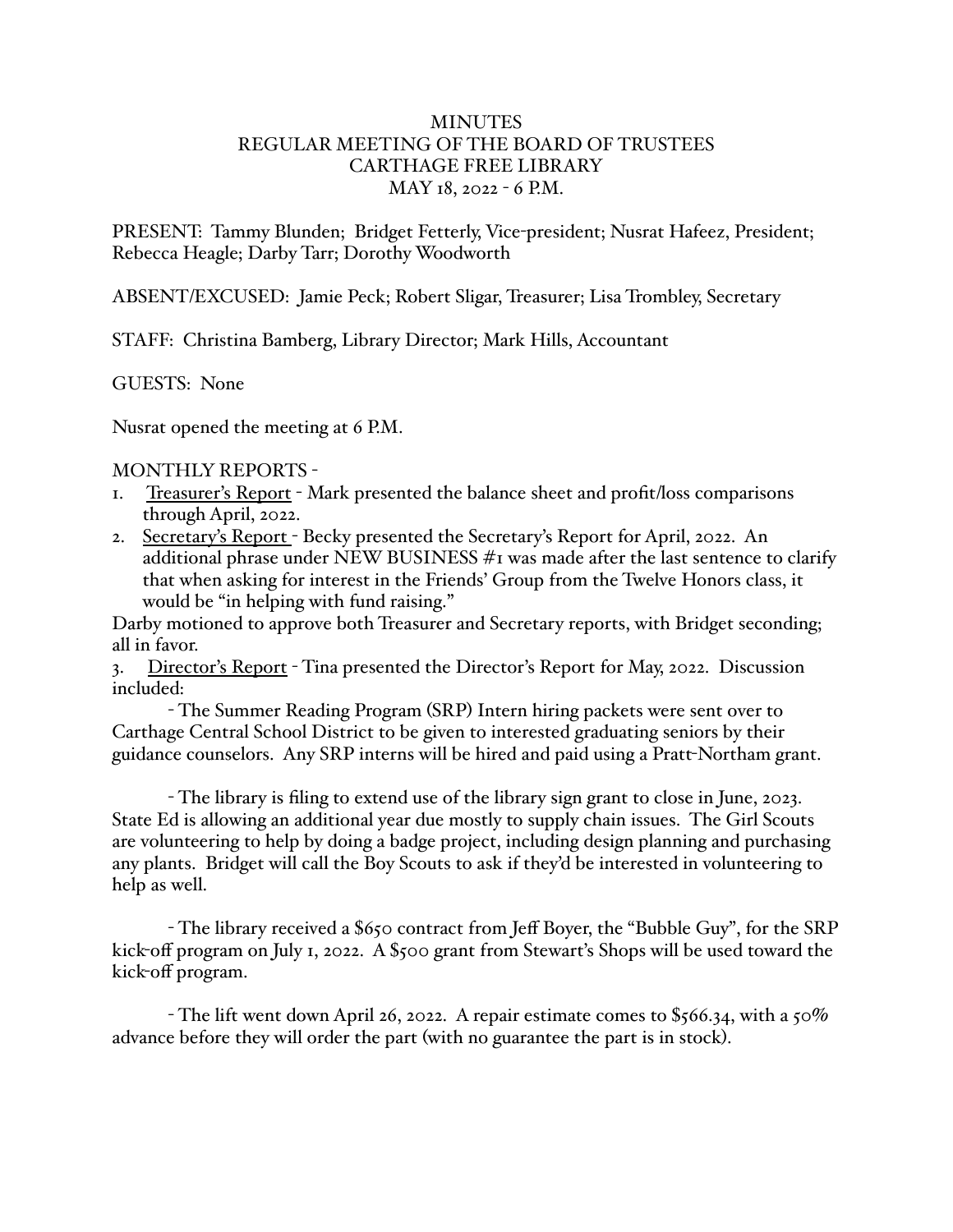Pg. 2 - Minutes to May, 2022 meeting con't -

- With regard to Programs, Mary Beth Knowlton, from Office of the Aging has had 55 seniors attend the Tai Chi classes over the last two and and half weeks. They seem to really like the program. Mary Beth will get us contact information so we could possibly train up to run the class after this trial period.

A new Teen Book Club, led by Madison Delorme meets next week, hopefully asking participants for book suggestions.

Rachel Zehr is scheduled to hold a Special Story Time on May 28, 2022 to read Veggie Tales: The Chicken Super Bowl, which is all about patience.

"Stronger Together" had three participants, and rescheduled for Thursday mornings.

Adult Book Club will take a break over the summer and regroup in the fall. Ideas for ways to generate more interest were discussed, such as reading a banned book, giving brief reviews of favorite books, holding a one-book-one community challenge, etc. Bridget motioned to approve the Bubble Guy contract and lift estimate, with Dotty seconding; all in favor. Also, Darby motioned to approve the Director's Report, with Tammy seconding; all in favor.

## SUB-COMMITTEE REPORTS -

1. Personnel/Finance - The Board Hiring Sub-Committee, including Tammy Blunden, Dotty Woodworth, and Becky Heagle, made recommendations for four staff positions, as follows:

- Anne Covey - Temporary Substitute Library Assistant

- Kathleen Purington - Library Assistant

- Emery Grant - Library Assistant (Outreach)

- Rebecca Wallen - Library Assistant (Technology)

With regard to the Library Assistant (Story Time) position currently held by Isabel Chartrand, who will be leaving the library soon, an interviewee pulled out of consideration for that job. A new round of applications will open in mid-June, closing on July 9. Interviews will be conducted the week of July 11-15, followed with recommendation for approval to the Board, with the new hire starting August 1, 2022 for training. Bridget moved to accept the Hiring Committee recommendations, with Nusrat seconding; all in favor.

2. Policies - As presented by Bridget, the Board reviewed and discussed the First Initiative of the Long Range Plan. The Second Initiative was then shared for review by the Board for discussion at the June meeting. The topic relates to how the library can expand community engagement.

3. Educational Programs/Services - See Director's Report

OLD BUSINESS - See Director's Report regarding extension of the library sign grant.